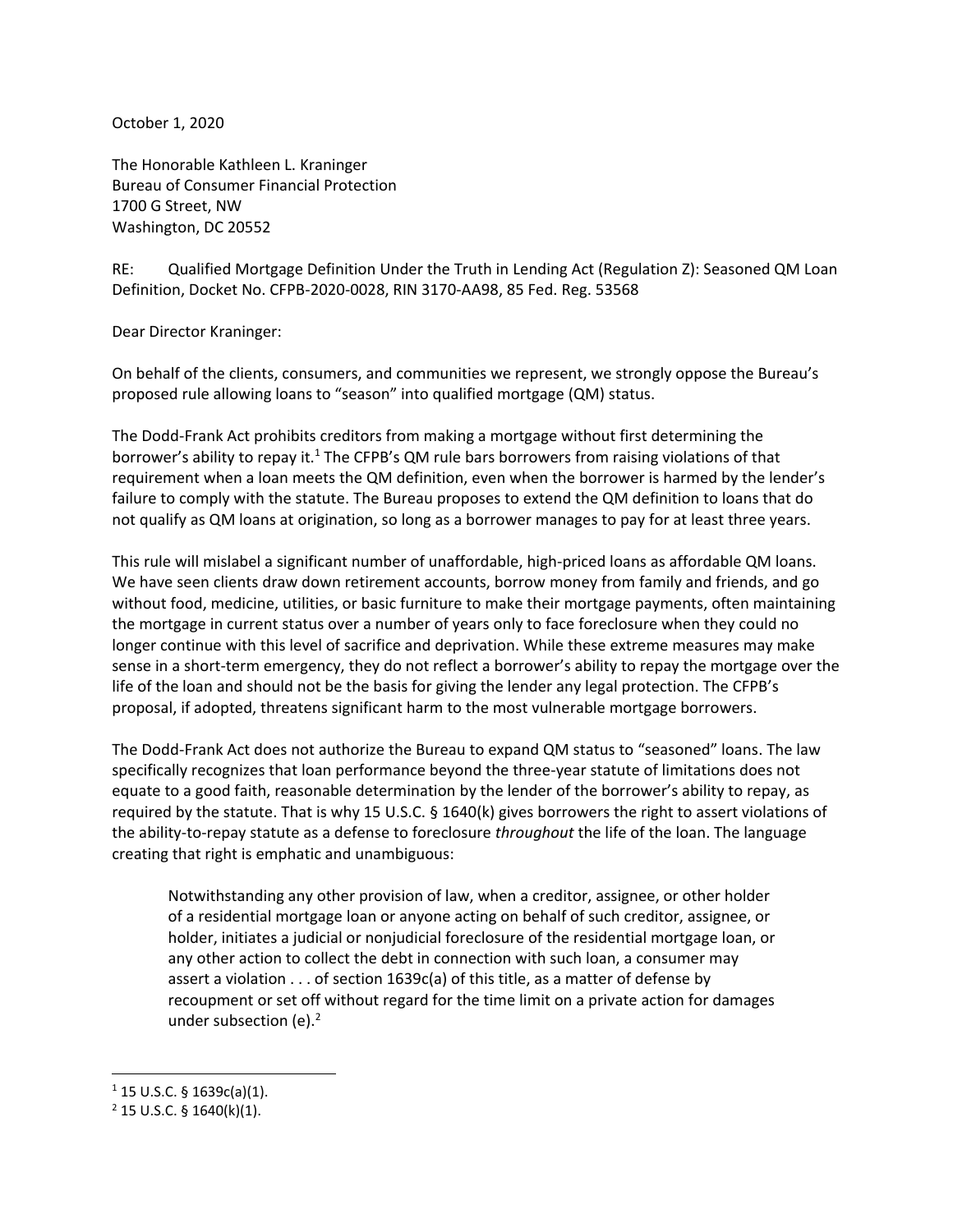What's more, because TILA's statute of limitations already bars affirmative claims on the basis of ability to repay after three years, the only effect the Bureau's proposal would have is to prevent borrowers from raising this claim defensively.

The defense against foreclosure throughout the life of the loan is a significant protection for both individual borrowers and communities—most often African American and Latinx communities targeted by predatory lenders. We note as well that the Bureau's proposal, by allowing creditors to obtain a safe harbor for even the most expensive loans, challenges long-standing interpretations of the Home Ownership and Equity Protection Act of 1994, permitting borrowers to raise as a defense to foreclosure, at any time, the original creditor's failure to assess the borrower's ability to repay. The Bureau's authority to define "qualified mortgage" does not allow it to bar the courthouse door to borrowers facing foreclosure.

But even if the Bureau had the authority to override 15 U.S.C. § 1640(k), the Bureau does not provide an evidentiary basis for the proposal. Rather than analyzing the available information on measuring affordability, the Federal Register notice focuses on how the proposal will promote access to credit and spur innovation. Access and innovation, while important, are not the policy goals of the QM definition. Congress required the Bureau to ensure access to mortgage loans that are affordable and responsible. As the Bureau indicated in its proposed rule and request for public comment, the Dodd-Frank Act amended the Truth in Lending Act to accomplish several major goals in response to the 2008 market collapse and foreclosure crisis. Chief among the purposes of the Dodd-Frank Act was "to assure that consumers are offered and receive residential mortgage loans on terms that reasonably reflect their ability to repay the loans and that are understandable and not unfair, deceptive or abusive."<sup>3</sup> The Bureau's proposal fails to demonstrate that "seasoned" loans are affordable, reasonable, understandable, fair, and not deceptive or abusive when made.

Finally, we note that our response to this proposal is severely constrained by its timing. This proposal was published in the Federal Register in August, with just a thirty-day comment period, overlapping with the comment period on the proposed General QM redefinition. All of our organizations are strained by addressing client and community needs in the pandemic, as well as making our own necessary internal adjustments to the changed circumstances created by the pandemic. We do not have the capacity, on this time frame at this time, to provide the full engagement this proposal merits.

We thank you for the opportunity to submit these comments.

Sincerely,

 $\overline{a}$ 

National Consumer Law Center (on behalf of its low-income clients) Americans for Financial Reform Education Fund Atlanta Legal Aid Society, Inc. Bay Area Legal Aid California Reinvestment Coalition Community Legal Services, Inc. of Philadelphia Connecticut Fair Housing Center Consumer Action Indiana Legal Services, Inc.

 $3$  15 U.S.C. § 1639b(a)(2).